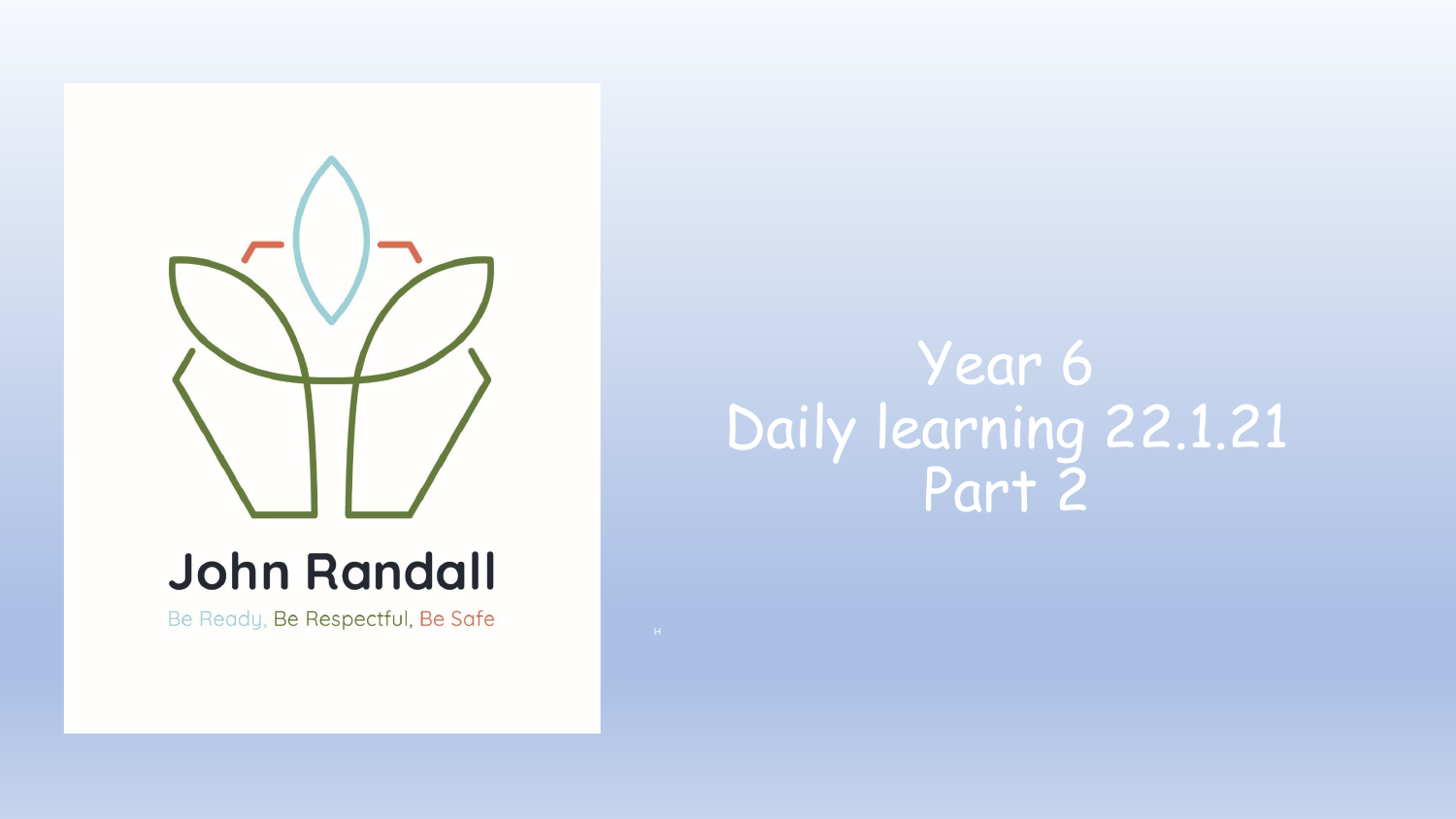RE

L.O. How do Christians use objects to help them concentrate on and think about God?

### Success criteria:

I know that some objects are important to people of faith;

I understand Christians use objects to help them concentrate and think about God;

I can describe my own thoughts and feelings about objects.

To think about:

Reflection: what is it, and how do Christians use the art of reflection?

#### What you need to do:

With permission, go outside and see if you collect some of these natural items: pebbles, shells, leaves, twigs, flowers, pine cones, stones, feathers (if you can't find any, the next slide has some pictures that you can use). Then, select an object and hold it. Sit quietly and look at it, feel it. Think about how it looks and feels - does it remind you of other things? How has it come to be just like this? Can you imagine the story of your object?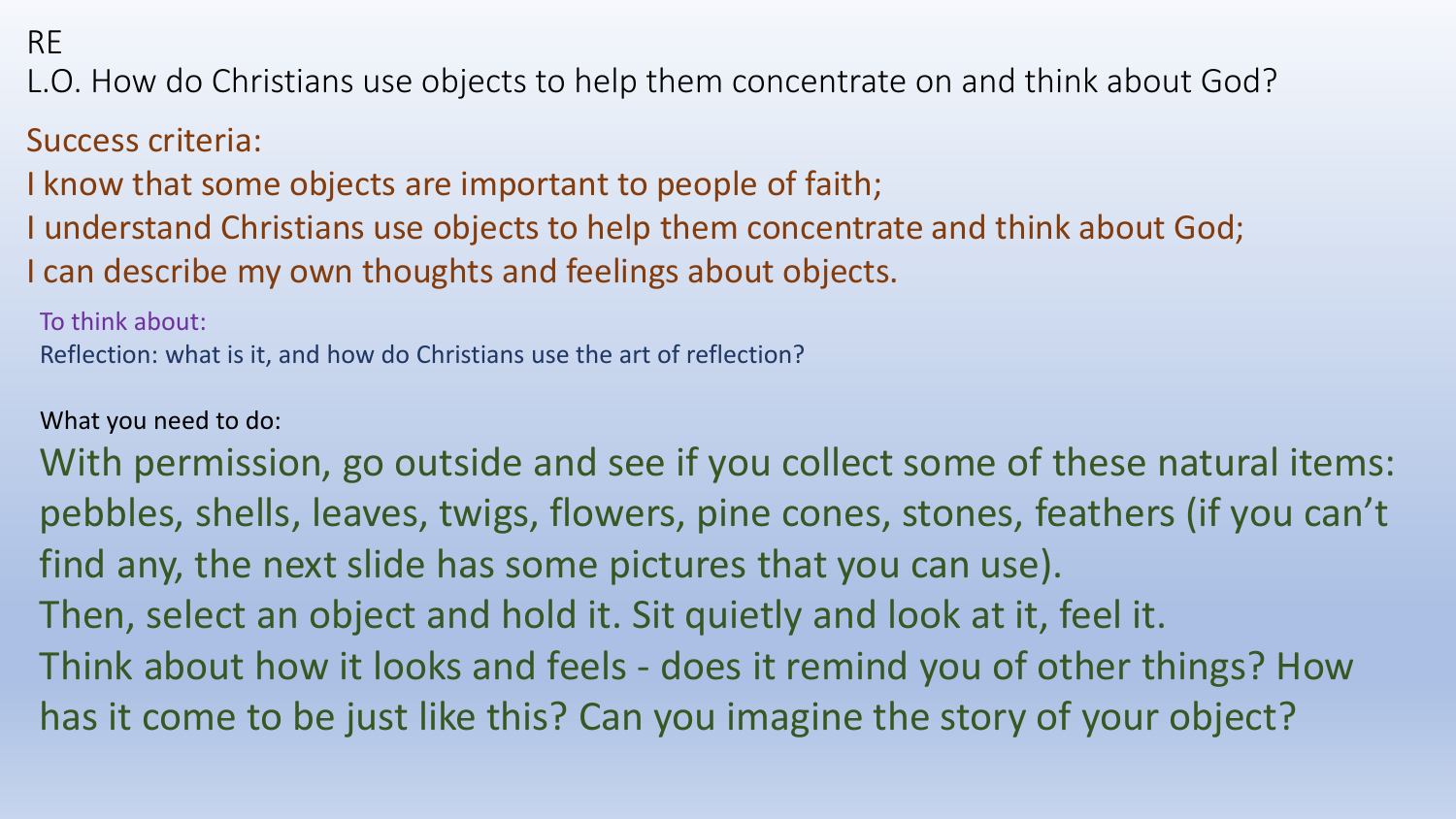You may not be able to hold and feel these items but you can still reflect on them. Sit quietly and look at it. Think about how it looks - does it remind you of other things? How has it come to be just like this? Can you imagine the story of your object?

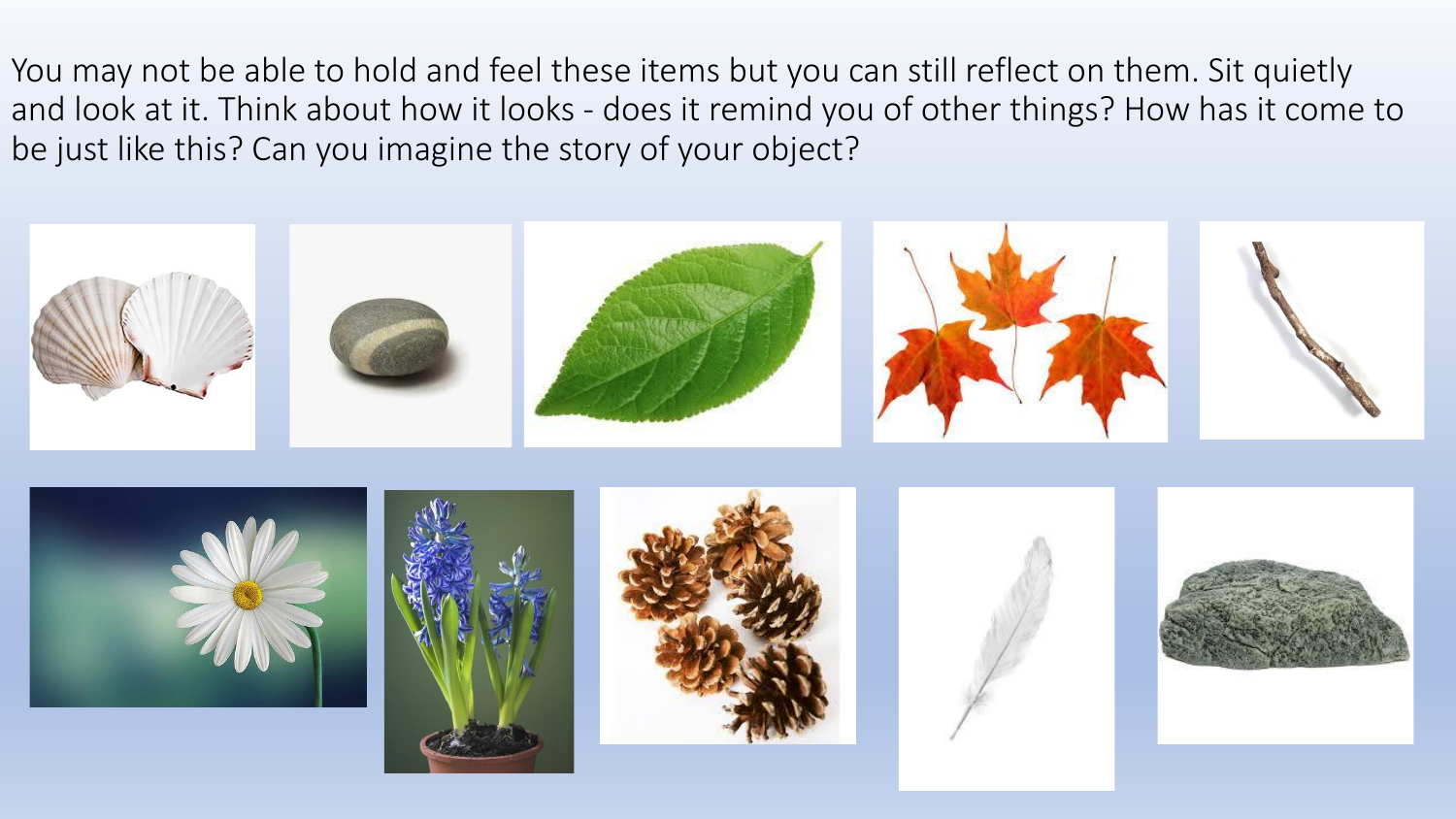# Christians often use objects to help them concentrate on and think about God.



This is a holding cross. It is made from olive wood, which is very smooth, and comes from Bethlehem. It is small enough to be held in a hand.



The chalice and paten. Do you know what these are used for?



Rosary beads. Catholics use these to help them to pray.



A palm cross. These are given to Christians on Palm Sunday. Do you know why?



A candle. Why do you think Christians use a candle? What does it remind them of?

Why do you think these objects remind Christians of their faith?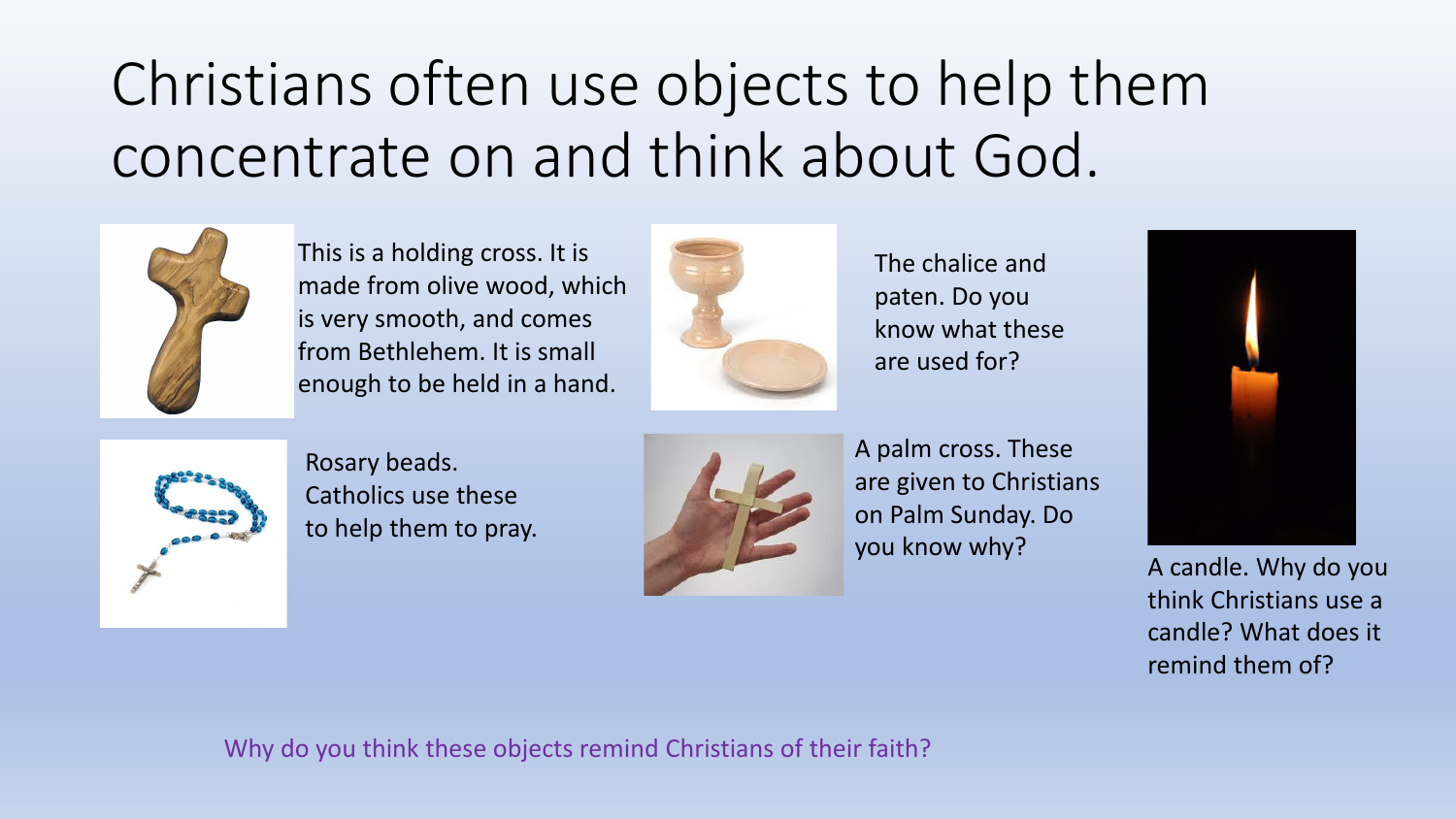Here are some pictures of Jesus. I'd like you to reflect on these. In your books, write how the picture helps you to understand why Jesus matters to Christians.